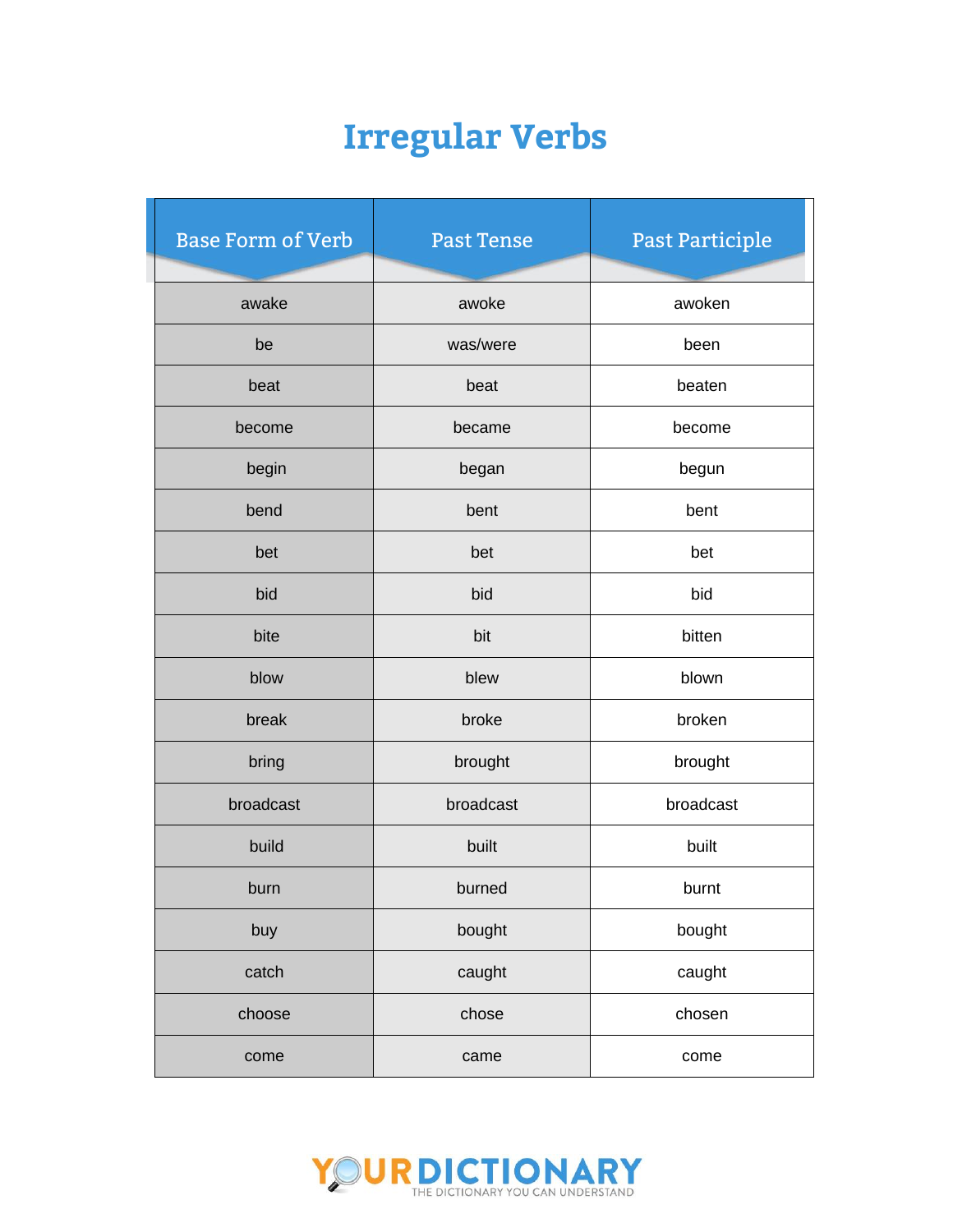| <b>Base Form of Verb</b> | <b>Past Tense</b> | Past Participle |
|--------------------------|-------------------|-----------------|
|                          |                   |                 |
| cost                     | cost              | cost            |
| cut                      | cut               | cut             |
| dig                      | dug               | dug             |
| do                       | did               | done            |
| draw                     | drew              | drawn           |
| drive                    | drove             | driven          |
| drink                    | drank             | drunk           |
| eat                      | ate               | eaten           |
| fall                     | fell              | fallen          |
| feel                     | felt              | felt            |
| fight                    | fought            | fought          |
| find                     | found             | found           |
| fly                      | flew              | flown           |
| forget                   | forgot            | forgotten       |
| forgive                  | forgave           | forgiven        |
| freeze                   | froze             | frozen          |
| get                      | got               | gotten          |
| give                     | gave              | given           |
| go                       | went              | gone            |

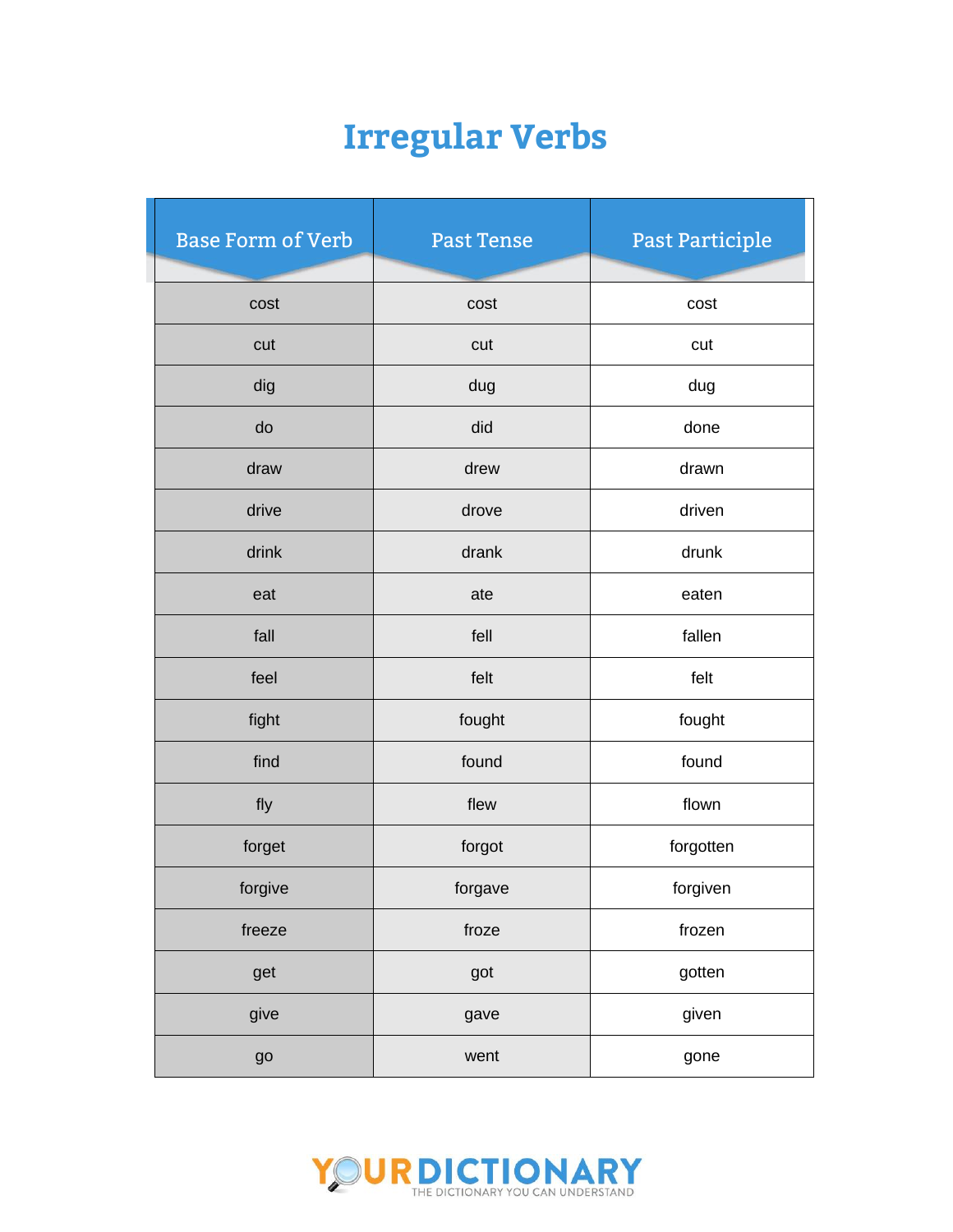| <b>Base Form of Verb</b> | <b>Past Tense</b> | Past Participle |
|--------------------------|-------------------|-----------------|
| grow                     | grew              | grown           |
| hang                     | hung              | hung            |
| have                     | had               | had             |
| hear                     | heard             | heard           |
| hide                     | hid               | hidden          |
| hit                      | hit               | hit             |
| hold                     | held              | held            |
| hurt                     | hurt              | hurt            |
| keep                     | kept              | kept            |
| know                     | knew              | known           |
| lay                      | laid              | laid            |
| lead                     | led               | led             |
| leave                    | left              | left            |
| lend                     | lent              | lent            |
| let                      | let               | let             |
| lie                      | lay               | lain            |
| lose                     | lost              | lost            |
| make                     | made              | made            |
| mean                     | meant             | meant           |

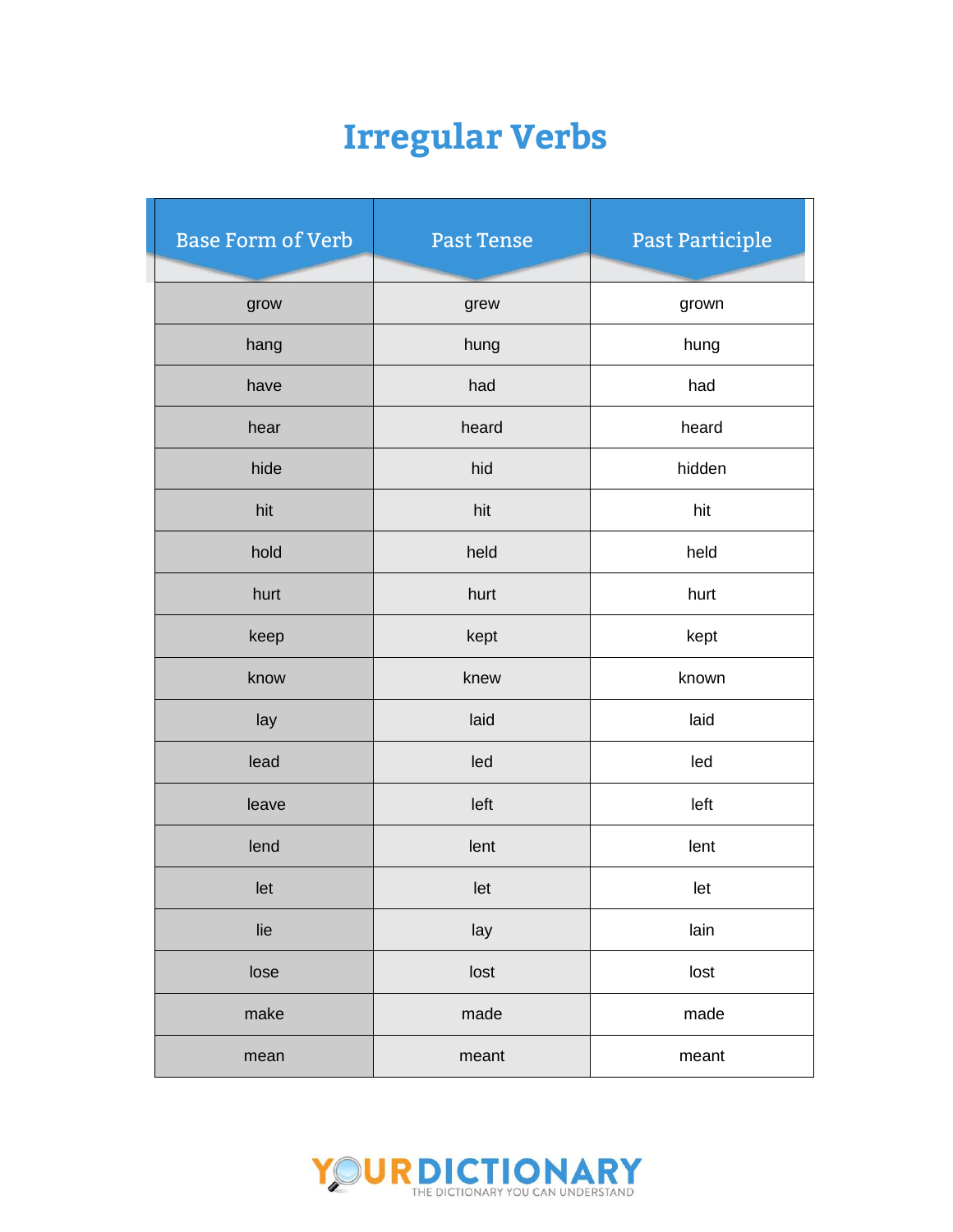| <b>Base Form of Verb</b> | <b>Past Tense</b> | Past Participle |
|--------------------------|-------------------|-----------------|
|                          |                   |                 |
| meet                     | met               | met             |
| pay                      | paid              | paid            |
| put                      | put               | put             |
| read                     | read              | read            |
| ride                     | rode              | ridden          |
| ring                     | rang              | rung            |
| rise                     | rose              | risen           |
| run                      | ran               | run             |
| say                      | said              | said            |
| see                      | saw               | seen            |
| sell                     | sold              | sold            |
| send                     | sent              | sent            |
| show                     | showed            | showed/shown    |
| shut                     | shut              | shut            |
| sing                     | sang              | sung            |
| sit                      | sat               | sat             |
| sleep                    | slept             | slept           |
| speak                    | spoke             | spoken          |
| spend                    | spent             | spent           |